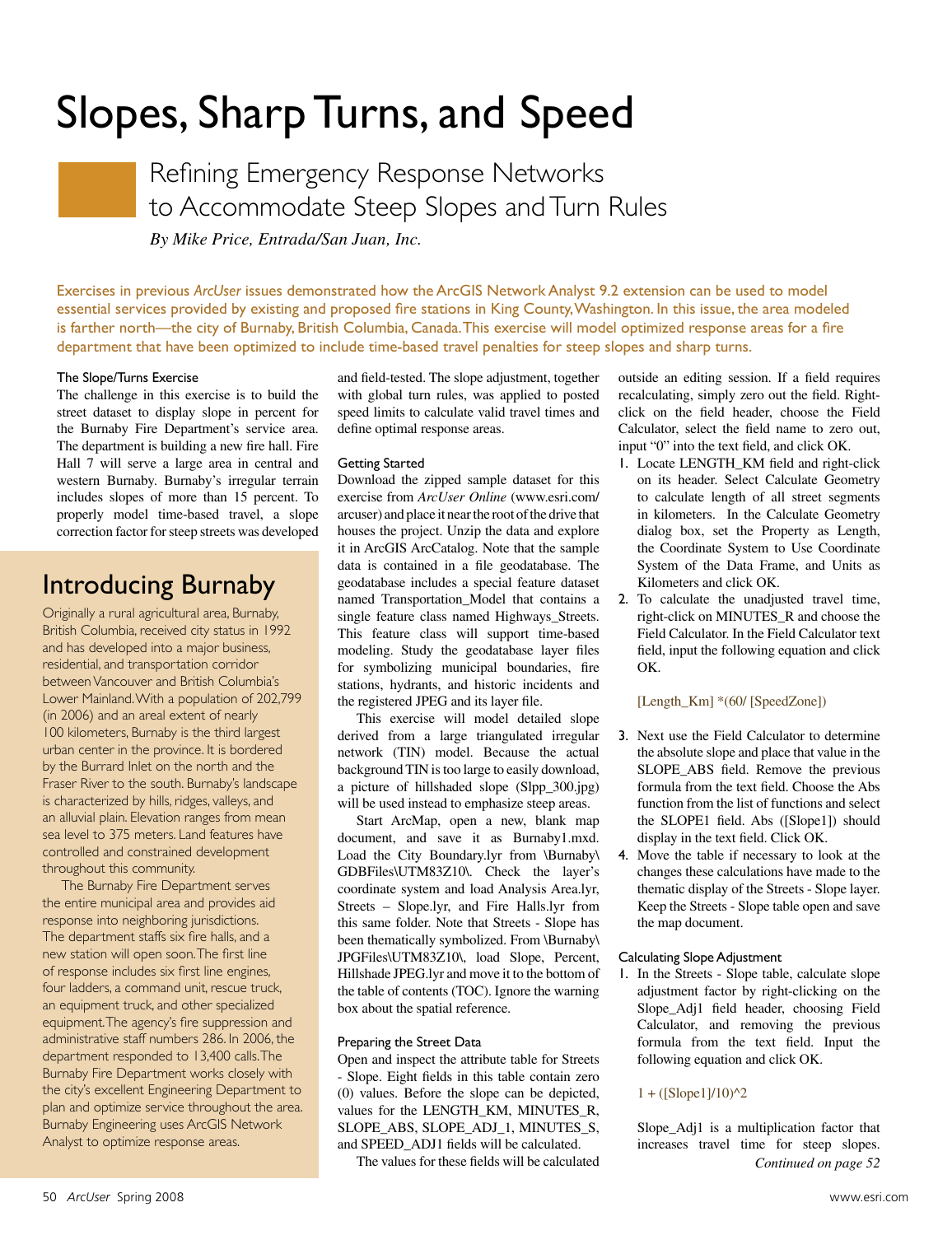#### **What You Will Need**

- ArcGIS Desktop 9.2 (ArcInfo, ArcEditor, or ArcView license level)
- ArcGIS Network Analyst 9.2 extension
- Sample data from *ArcUser Online*



*Table 1: Slope Adjustment Factors*



*After downloading and unzipping the sample dataset, load City Boundary.lyr, Analysis Area.lyr, Streets – Slope.lyr, and Fire Halls.lyr, and the JPEG image of a hillshade.*



*Note the effects the field calculations have made on the symbolization of the Streets – Slope layer.*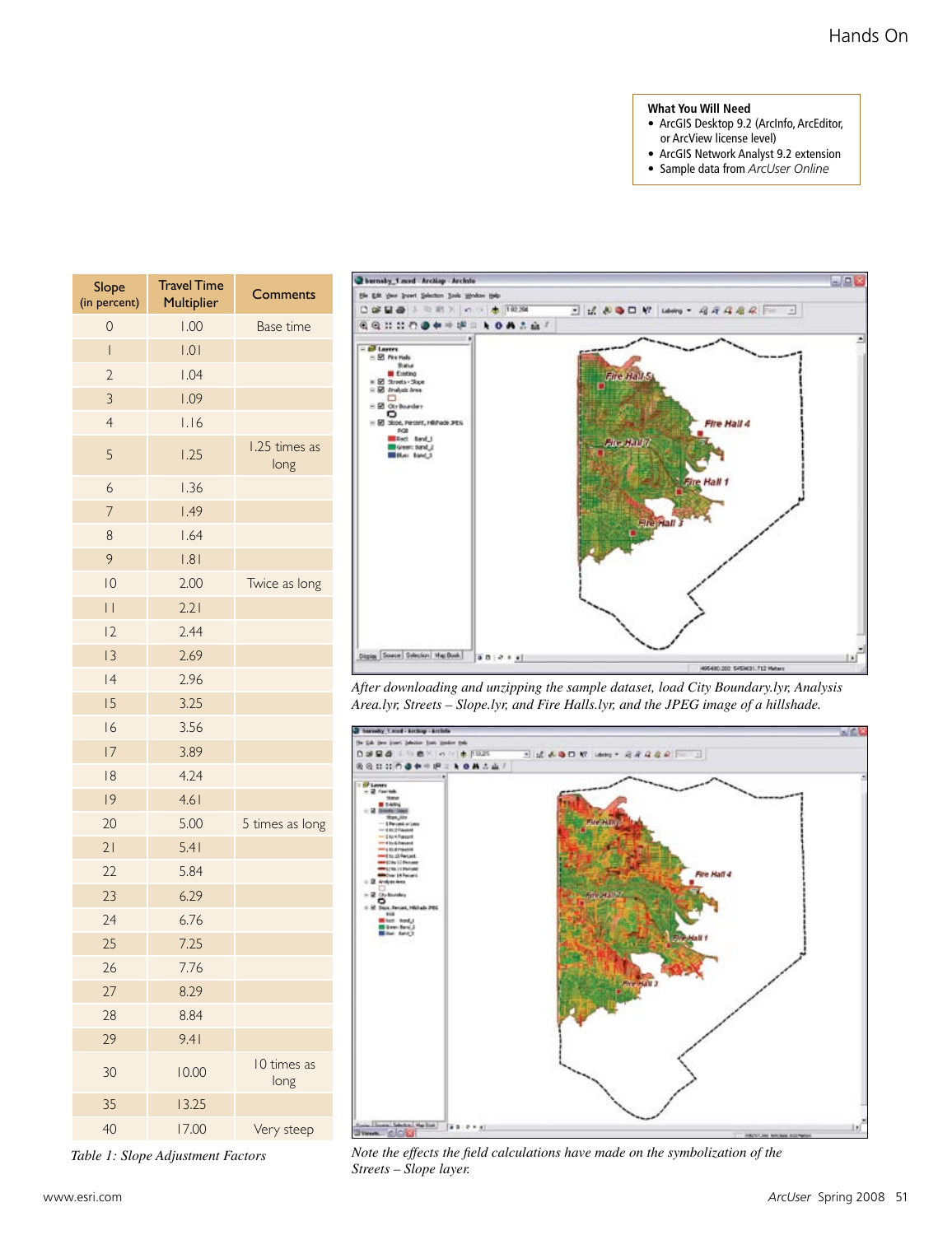*Continued from page 50*

Table 1 shows the empirical slope factors in 1 percent intervals. Notice that it takes twice as long to climb or descend a 10 percent slope than it does to travel on flat street segments.

2. Now, calculate the slope-adjusted travel time in minutes. Right-click on the MINUTES\_S field header, choose Field Calculator, remove the previous formula from the text field, and input the following formula:

[Minutes\_R] \* [Slope\_Adj1]

3. Calculate slope adjusted travel speed in minutes. This calculation incorporates the slope adjustments in Table 1 and generates the equivalent speed for travel on each street segment. Right-click on the [Speed\_Adj1] field header, choose Field Calculator, remove the previous formula from the text field, and input the following equation:

#### ([Length\_Km]/[Minutes\_S])\*60

4. Save the map document.

#### Building the Street Network Dataset

Close ArcMap and open ArcCatalog. In the Burnaby\_Fire geodatabase, navigate to the Transport\_Model feature dataset and refresh ArcCatalog. Select the Highways\_Streets feature geodatabase class, click on the Preview tab, and choose Table from the drop-down. Look at the ONE\_WAY, F\_ELEV, and T\_ELEV fields.

- 1. In ArcCatalog, choose Tools > Extensions and check the box next to Network Analyst.
- 2. Right-click on Transport\_Model, choose New > Network Dataset, name the new dataset Transport\_Model\_ND, and click Next.
- 3. Check the box next to the Highways\_Streets feature class and click Next.
- 4. Click the Connectivity button and note that End Point connectivity is checked. Click Next.
- 5. Click to modify connectivity with the elevation fields F\_ELEV and T\_ELEV. Click Next.
- 6. Accept Global Turns and click Next.

#### Defining Network Attributes and Turn Rules Network attributes for time and distance travel must now be specified.

- 1. Click the Add button. In the wizard pane to specify the attributes for the network dataset, add the Length\_KM, Minutes\_R, and Minutes\_S fields and set the values as shown in Table 2.
- 2. If Oneway is not already set as a default, right-click on it and set it as a default.
- 3. In the same wizard pane, highlight Minutes\_S and click the Evaluators button.
- 4. Click the Default Values tab. Right-click the element named Turn, choose Type, and click VBScript.
- 5. With the Turn element still highlighted, look for the Evaluator Properties button on the right side of the wizard pane. Click on it.
- 6. In the Script Evaluators dialog box, make sure Turn is set as type, and click the Load button. Navigate to the \Burnaby\Utility folder. Locate and load TurnTime.sev. Click OK.



Use Calculate Geometry to calculate all the street segments in kilometers. Use the Field Calculator to generate



unadjusted travel time values for the MINUTES\_R field.



Use the absolute value function on SLOPE1 to obtain absolute slope values.

Loading Fire Hall Locations Loading Fire Hall Locations - 4  $\sqrt{a}$   $\sqrt{a}$ 

Load the fire hall locations into the network and set the sort field as INDEX and the search tolerance at 200 meters.



Once the fire hall locations have been loaded, check that halls 1, 3, 4, 5, and 7 are listed in the Network Analyst window.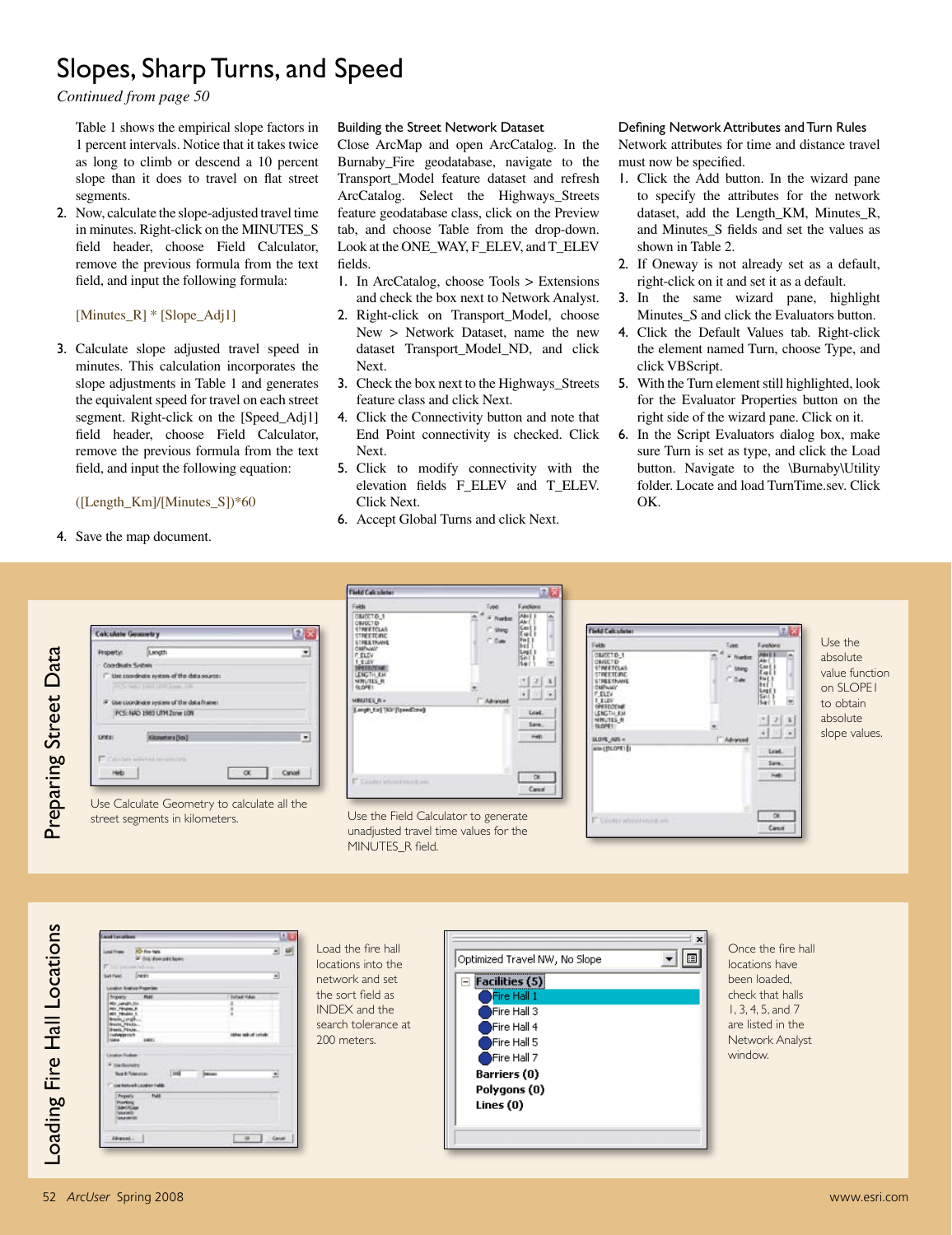| <b>Name</b>          | <b>Usage Type</b> | Units             | Data Type | Set as Default |
|----------------------|-------------------|-------------------|-----------|----------------|
| Length KM            | Cost              | <b>Kilometers</b> | Double.   | No             |
| Minutes <sub>R</sub> | Cost              | Minutes           | Double    | <b>No</b>      |
| Minutes S            | Cost              | Minutes           | Double    | Yes            |

#### *Table 2: Values for new network dataset*

- 7. Back in the previous dialog box, select Minutes\_R from the Attribute drop-down box. Right-click the element named Turn, choose Type, then click VBScript.
- 8. With the Turn element still highlighted, look for the Evaluator Properties button on the right side of the wizard pane. Click on it.
- 9. In the Script Evaluators dialog box, make sure Turn is set as type and click the Load button. Navigate to the \Burnaby\Utility folder. Locate and load TurnTime.sev. Click OK. Click Apply. Click OK.
- 10.Back in the New Network Dataset wizard pane, click Next.

These 10 steps have established the turn rules for the streets corrected for slope and streets not corrected for slope. The default turn rules in TurnTime.sev specify a 10-second delay for left turns, a 5-second delay for right turns, and a 2-second delay for straight travel from one segment to the next. A 30-second penalty is imposed on U-turns. Table 3 lists the turn rules applied for municipal areas.

- 11.In the next wizard pane, click Yes to establish driving directions.
- 12.Review the summary page for the New Network Dataset, select the text, copy it to the Windows clipboard, and paste it into a WordPad document. Save it as NW\_ YYMMDD.rtf (i.e., year, month, day) in the \Utility folder.

13.Click Finish and click Yes to build dataset. Wait while the network dataset builds.

#### Adding the Network Dataset

The next steps add the network dataset to the map document so travel can be modeled.

- 1. Close ArcCatalog and restart ArcMap and open Burnaby1.mxd.
- 2. Add Transport\_Model\_ND from the Transport\_Model feature dataset in the GDBFiles folder. Do not add other participating feature classes. Move the network dataset below Highways, Streets and turn it off.
- 3. Right-click on the Streets Slope layer and choose Zoom to Layer.
- 4. Enable the Network Analyst extension. Choose Tools > Extensions and check Network Analyst. Add the Network Analyst toolbar and dock it at the top of the map.
- 5. Make the Network Analyst Window visible by clicking the Show/Hide Network Analyst Window button on the Network Analyst toolbar.

*Continued on page 54*



In ArcCatalog, set the network attributes for time and distance travel using the New Network Dataset wizard.

| Exclusives                                                             |                |                                                  |                                                                                                 |                                                | ue |
|------------------------------------------------------------------------|----------------|--------------------------------------------------|-------------------------------------------------------------------------------------------------|------------------------------------------------|----|
| <b>ANAK Point</b><br><b>Mark William</b><br><b>Encoline: Prodition</b> |                | ⋑                                                |                                                                                                 |                                                |    |
| [f   tame                                                              | <b>Insular</b> | <b>Banan</b><br><b>lige</b><br><b>Andre</b><br>w | <b>futur</b><br>Castrat<br>Caviat<br><b>CARAK</b><br><b>Turned</b><br><b>Taker</b><br>please on | <b>TALE</b><br>Council<br><b>MRM</b><br>$\sim$ | 긟  |
|                                                                        |                |                                                  |                                                                                                 | <b>B.</b> 1 Tard 1                             |    |

Under the default values for the Turn element for the MINUTES\_S Evaluator, attach a VBScript. Apply TurnTime.sev to the Evaluator for



MINUTES<sub>S</sub>.



After joining the fire hall attributes to the network analysis layers, save these layers as feature classes so they are permanent and can be shared. Store these feature classes in the Transportation Model in the Burnaby geodatabase.

| abol Expression                                                                                                                                        |                                                           |
|--------------------------------------------------------------------------------------------------------------------------------------------------------|-----------------------------------------------------------|
| Farmer 1<br><b>Label Febb</b><br>Show Type +<br>Double-clut to add a leit into the expension                                                           | Use an<br>expression                                      |
| DELECTION<br>Facilied<br>Marine<br><b>Promitimate</b><br><b>Lekansk</b><br>DELECTIO_1<br><b>MODE</b><br>LIMITE                                         | to label the<br>service areas<br>with the<br>area of each |
| <b>Show Values</b><br>P Cluster coded value description<br>Appoint<br><b>Expression</b><br>ichte the moneration in the lenguage of the selected parse. | in square<br>kilometers.                                  |
| ROUND EShape_Awa@T000000.2) L"Sq Firs"<br>٠<br>$-5a$<br>Leaf.<br><b>Haip</b>                                                                           |                                                           |
| <b>Allow</b><br>۰<br><b>Patter</b><br>CK.<br>Carvel                                                                                                    |                                                           |



In the **Optimized Travel** Network, Slope attribute table, summarize on the LABEL field using the Shape\_Length statistics.

Defining Attributes and Turn Rules

and Turn Rules

**Defining Attributes**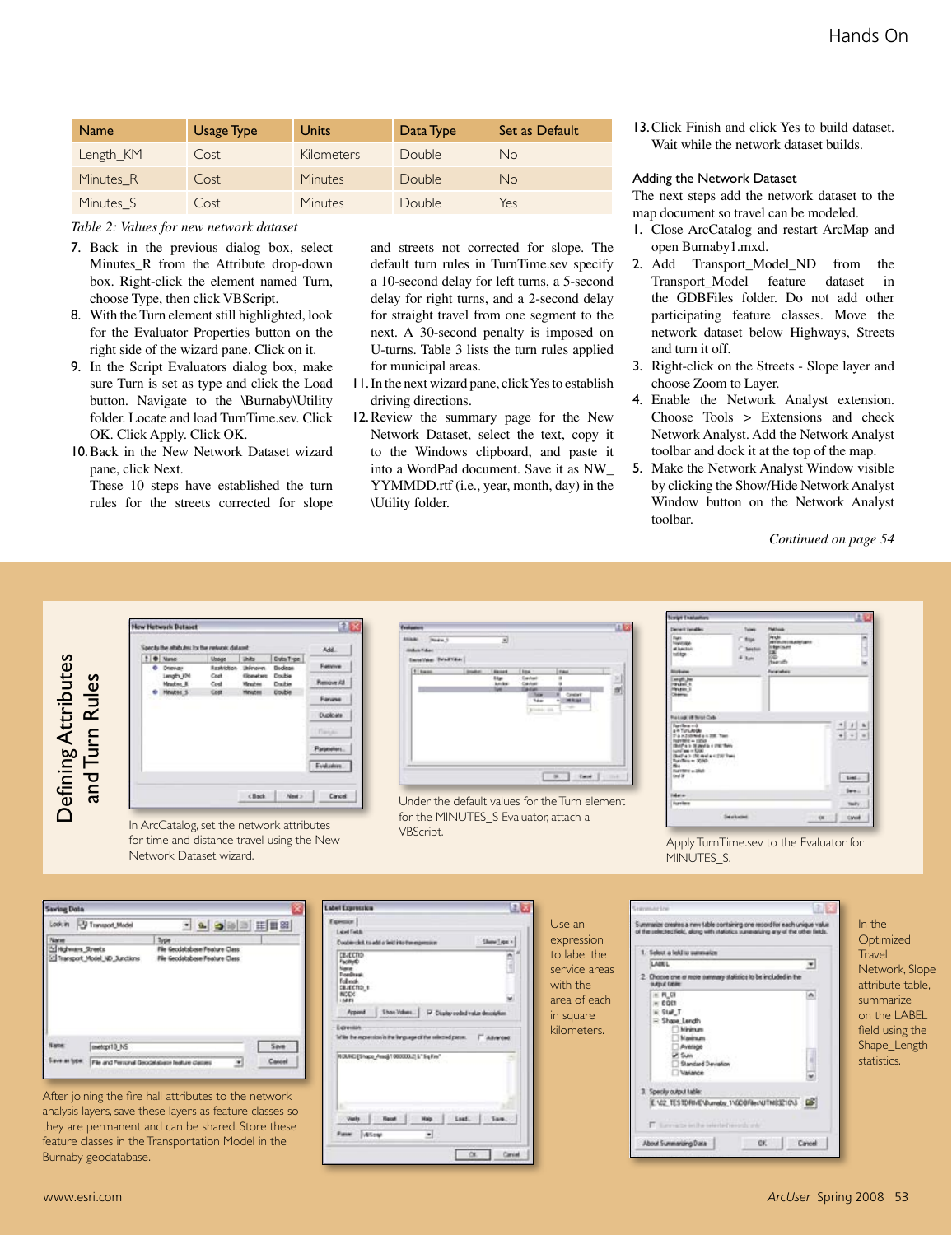*Continued from page 53*

#### Setting Up Service Areas

The steps in this section create the service areas and load fire hall locations.

- 1. On the Network Analyst toolbar, click the Network Analyst drop-down and select New Service Area. Click the Properties button on the top of the Network Analyst Window and name this service area Optimized Travel NW, Slope.
- 2. Repeat this process to build a second service area called Optimized Travel NW, No Slope.
- 3. Create a new layer group, name it Optimized Travel NW Group, and drag and drop both service areas to add them to the group. Move Optimized Travel NW Group to the bottom of the TOC, above Slope, Percent, Hillshade JPEG.

Loading Fire Hall Locations into the Network The following steps will be applied to both the no slope and slope network datasets to load the fire hall locations.

- 1. Change the network dataset in the Network Analyst Window drop-down to Optimized Travel NW, No Slope. Right-click on Facilities (0) and choose Load Locations. In the Load Locations dialog box, add the parameters shown in Table 4. Click OK. Facilities now shows (5) items. Expand the entry to see that fire halls 1, 3, 4, 5, and 7 have loaded.
- 2. Change the Network Analyst Window drop-down to Optimized Travel NW, Slope. Using the same procedure and parameters, load fire hall locations into this dataset.

#### 3. Save the map document.

| Field            | Value      |
|------------------|------------|
| Load From        | Fire Halls |
| Sort Field       | Index      |
| Name             | I ABFI     |
| Search Tolerance | 200 Meters |

*Table 4: Fire hall location parameters*

#### Defining Travel Area Parameters

for No Slope and Slope

- 1. Right-click on the Optimized Travel NW, No Slope layer in the TOC and choose Properties.
- 2. Click on each tab listed in Table 5 and change the settings as indicated. On the Analysis Settings tab, make sure the Impedance is set to Minutes\_S (Minutes). This is an important parameter and it is not a default. Double-check these parameters and click Apply and OK.
- 3. Save the project.
- 4. Repeat these analysis selections for Optimized Travel NW, Slope service area.
- 5. Save the map document.

| <b>Turn Rule</b>    | <b>Right-Turn</b><br>Penalty<br>(in seconds) | Left-Turn<br><b>Penalty</b><br>(in seconds) | U-Turn<br><b>Penalty</b><br>(in seconds) | <b>Straight Line</b><br><b>Travel Penalty</b><br>(in seconds) |
|---------------------|----------------------------------------------|---------------------------------------------|------------------------------------------|---------------------------------------------------------------|
| No Penalty          | $\Omega$                                     | $\Omega$                                    | $\Omega$                                 | $\Omega$                                                      |
| Slight Penalty      |                                              | $\mathcal{D}$                               | 10                                       | $\Omega$                                                      |
| Moderate Penalty    | $\mathcal{D}$                                | $\overline{4}$                              | 20                                       | 0.5                                                           |
| High Penalty        | $\mathcal{E}$                                | 5                                           | 30                                       |                                                               |
| Very High Penalty   | 5                                            | $\overline{10}$                             | 30                                       | $\mathcal{D}$                                                 |
|                     |                                              |                                             |                                          |                                                               |
| Turn Angle, Minimum | 30                                           | 210                                         | 150                                      | 330                                                           |
| Turn Angle, Maximum | 150                                          | 330                                         | 210                                      | 30                                                            |
| Turn Angle, Range   | 120                                          | 120                                         | 60                                       | 60                                                            |

*Table 3: Turn rule options*

| <b>Tab and Parameters</b>       | Setting                                                                                       |  |  |
|---------------------------------|-----------------------------------------------------------------------------------------------|--|--|
| Analysis Settings Tab           |                                                                                               |  |  |
| Impedance                       | <b>Important:</b> Use Minutes_S (Minutes) for Slope.<br>Use Minutes_R (Minutes) for No Slope. |  |  |
| Default Breaks                  | $ 0\rangle$                                                                                   |  |  |
| Oneway                          | check Restrictions                                                                            |  |  |
| Polygon Generation Tab          |                                                                                               |  |  |
| Generate Polygons               | Check                                                                                         |  |  |
| Detailed                        | Select                                                                                        |  |  |
| Trim Polygons                   | Check and Set Trim to 200 Meters                                                              |  |  |
| Multiple Facilities Options     | Not Overlapping                                                                               |  |  |
| Overlap Type                    | <b>Disks</b><br>(Not essential but a good habit)                                              |  |  |
| Line Generation Tab             |                                                                                               |  |  |
| Generate Lines                  | Check                                                                                         |  |  |
| Include Network Source Fields   | Check                                                                                         |  |  |
| Overlap Options                 | Not Overlapping                                                                               |  |  |
| Accumulation Tab                |                                                                                               |  |  |
| Minutes_S, Minutes_R, Length_Km | Check                                                                                         |  |  |

*Table 5: Travel area parameters*

#### Solving

With all the parameters established for the network datasets, the network solver can be applied.

- 1. With the Optimized Travel NW, No Slope selected in the Network Analyst Window drop-down, click the Solve button on the Network Analyst toolbar. When the process is complete, five polygons will be added to the Network Analyst Window. Save the map document.
- 2. Change the drop-down to Optimized Travel NW, Slope and use the same process as in the previous step. Save the document again.
- 3. Turn off the Streets Slope and Slope, Percent, Hillshade JPEG layers and turn the

Optimized Travel NW, Slope and Optimized Travel NW, No Slope layers on. Inspect both network solutions to discern the differences between them.

4. Save the map document.

#### Joining Attribute Tables

Right-click on Polygons in the Network Analyst Window for either service area and open the attribute table. Notice the table contains a NAME field that lists the responding station and the 10-minute maximum time. Open and inspect the Line attributes table for one of the service areas. Lines contain only a Facility ID for the related fire hall but no fire hall name. These network output file attribute tables will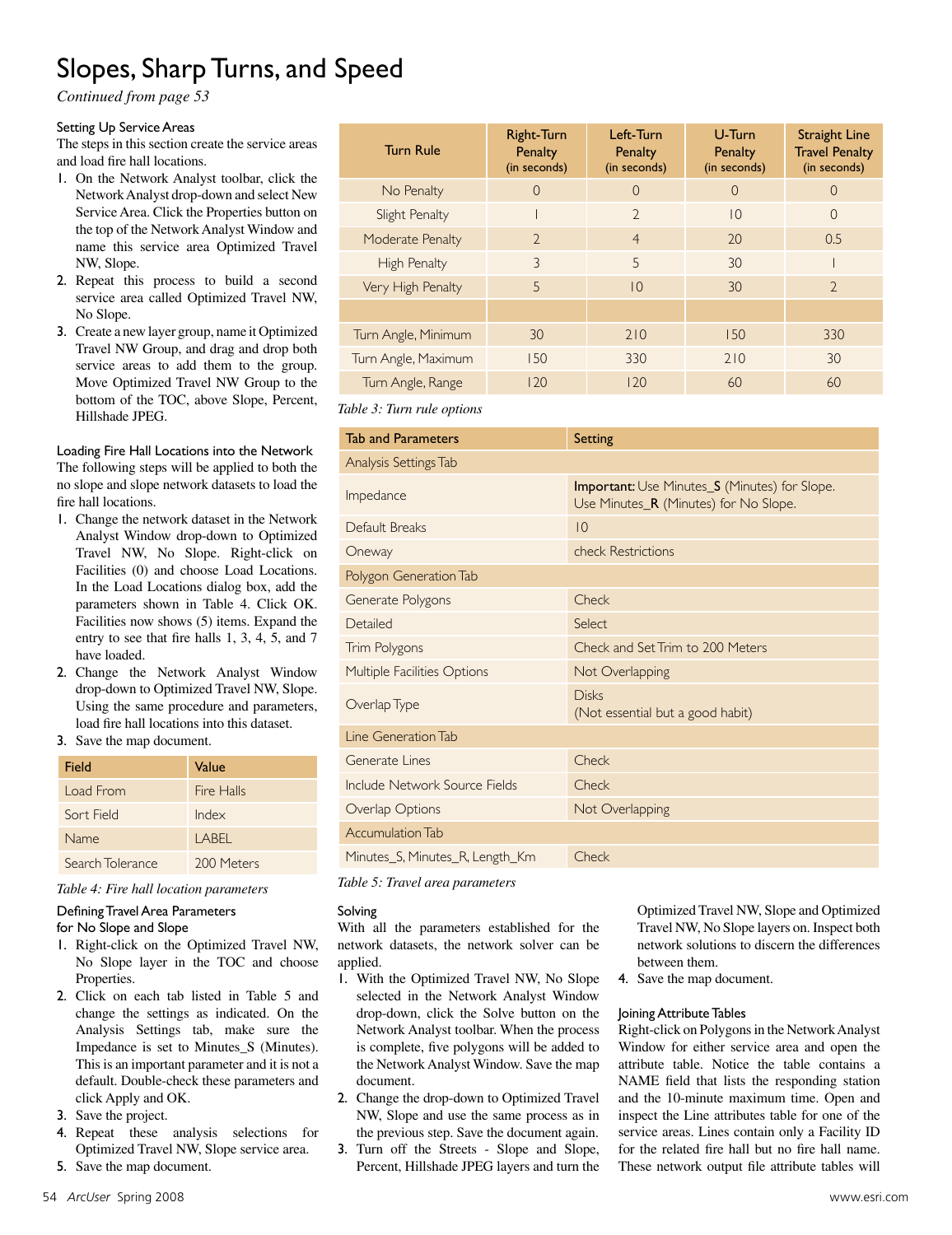require tabular joins back to the Fire Halls layer attribute table.

- 1. Join the Fire Halls table with the polygon and line attribute tables to incorporate this data. Right-click on Polygons in the Optimized Travel NW, Slope layer in the TOC and choose Joins > Joins and Relates. Fill in values for the Join Data dialog box using the parameters in Table 5. Click OK.
- 2. Repeat this process for the lines in Optimized Travel NW, Slope and for polygons and lines in Optimized Travel NW, No Slope. It is clear now why the Fire Halls were indexed. Open the attribute tables to ensure the joins were made correctly. If not, right-click on the layer and choose Joins and Relates > Remove Joins.
- 3. Save the project.

| Join Parameter                                        | Value        |
|-------------------------------------------------------|--------------|
| Field in this layer that the join<br>will be based on | FacilityID   |
| Table to join to this layer                           | Fire Halls   |
| Field in the table to base the<br>join on             | <b>INDFX</b> |

*Table 6: Join parameters*

#### Exporting Travel Areas and

Travel Networks to New Feature Classes The results of a service area solver are stored in the ArcMap document. To share these results with others, network solutions can be saved as geodatabase feature classes or shapefiles.

- 1. Make sure ArcCatalog is closed. In the ArcMap TOC, right-click on Lines in the Optimized Travel NW, No Slope layer and choose Data > Export Data.
- 2. Export All features using the layer's coordinate system. Click the folder icon button to browse to Burnaby\_Fire.gdb\ Transport\_Model. Set Save as type to Personal and File Geodatabase feature classes. Name the file snetopt10\_NS. Add the feature class to the map document.
- 3. Save the map document.

| <b>Network Analysis Layer</b>              | <b>Feature Class</b><br>Name |
|--------------------------------------------|------------------------------|
| Optimized Travel NW,<br>No Slope, Lines    | snetopt10_NS                 |
| Optimized Travel NW,<br>No Slope, Polygons | sareaopt IO_NS               |
| Optimized Travel NW,<br>Slope, Lines       | snetopt IO_SL                |
| Optimized Travel NW,<br>Slope, Polygons    | sareaopt 10 SL               |

*Table 7: Names for exported feature classes Continued on page 56*



*After setting the travel area properties, click the Solve button to generate the service area polygons.*

## Masters of Science in GIS



### at the University of Redlands

Our MS GIS Program is designed for an audience of professionals seeking to improve their knowledge of the analysis and management of geographic information. We offer both a full-time and a part-time residential program. Within the University's interdisciplinary learning environment, students have an unparalleled opportunity to interact personally not only with University faculty, staff, and students from other programs, but also with the many talented professionals at the world's leading GIS company, ESRI, located in close proximity to the University.

The University of Redlands, founded in 1907, is a fully-accredited, liberal arts and sciences university. This intensive, international learning environment ensures a global context of relevance to students from around the world. Graduates of this program can become GIS practitioners prepared for positions such as project managers, applications specialists, and applications software development team members.

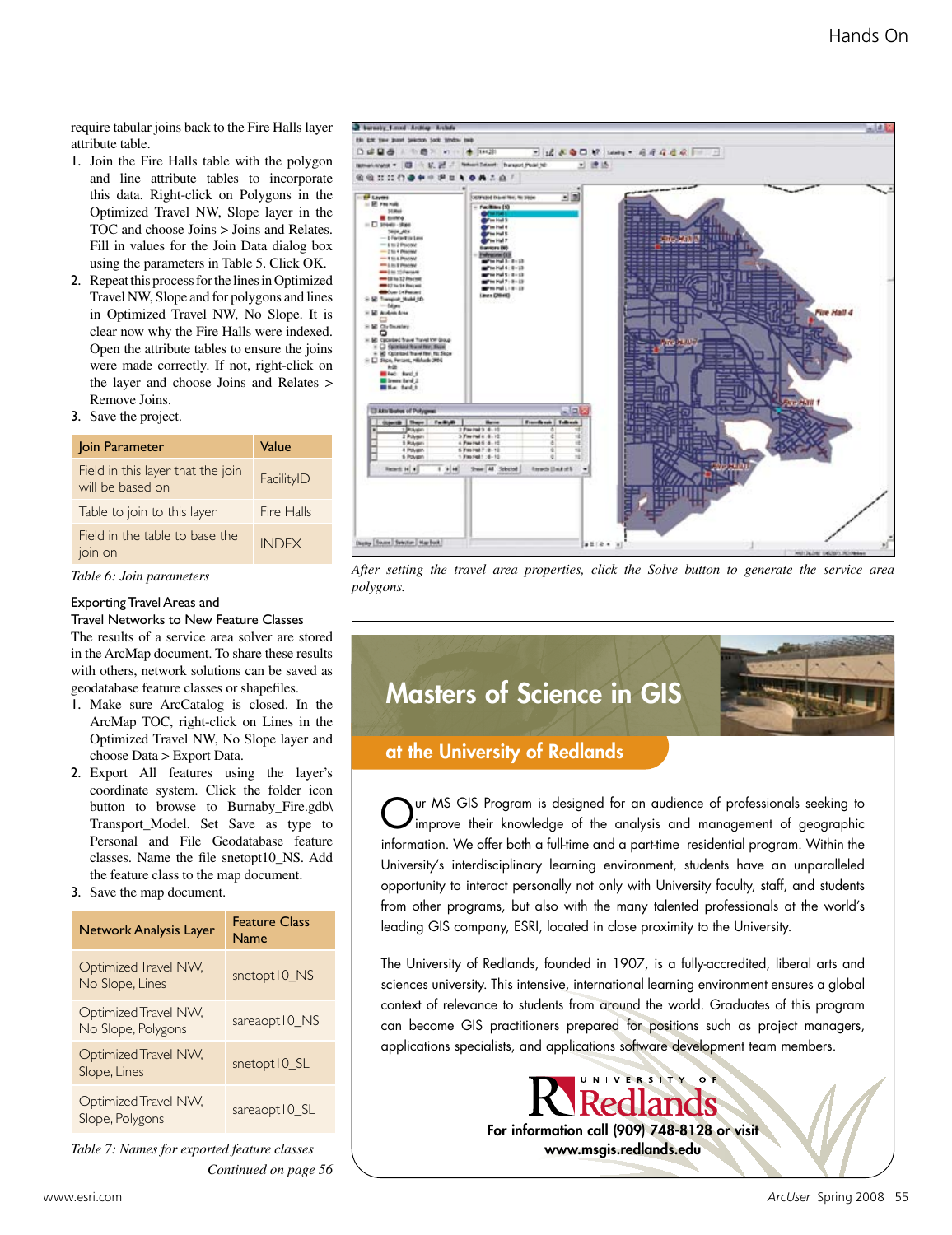*Continued from page 55*

#### Organizing and Symbolizing

Travel Areas and Networks

After creating feature classes for the networks and areas, grouping and symbolizing them will make comparing them easier.

- 1. Minimize all layers and groups in the TOC. Create a new group and name it Optimized Travel Network Group. Place this group below Fire Halls.
- 2. Rename snetopt10\_SL to Optimized Travel Network, Slope and drag it to the Optimized Travel Network Group.
- 3. Rename snetopt10\_NS to Optimized Travel Network, No Slope and drag it to the Optimized Travel Network Group.
- 4. Create another new group, call it Optimized Travel Area Group, and place this group above the Travel NW Group.
- 5. Rename sareaopt10\_SL to Optimized Travel Area, Slope and place it in the Optimized Travel Area Group.
- 6. Rename sareaopt10\_NS to Optimized Travel Area, No Slope and place it in the Optimized Travel Area Group.
- 7. Double-click on the Optimized Travel Area, Slope layer. Click the Symbology tab and click the Import button. Navigate to Optimized Travel Area.lyr in E:\02\_ TESTDRIVE\Burnaby\_1\GDBFiles\ UTM83Z10 to import its thematic symbology. Repeat this process for Optimized Travel Area, No Slope.
- 8. Use the same procedure to import the Optimized Travel Network.lyr symbology for Optimized Travel Network, Slope and Optimized Travel Network, No Slope.

Calculating Optimized Area for Each Fire Hall Now summarize the characteristics of the optimized travel areas.

- 1. Open the attribute table for Optimized Travel Area, Slope and notice that each fire station has only one footprint polygon. The area is calculated in square meters. To label each polygon with the area in square kilometers requires only applying a simple math function and rounding.
- 2. Right-click on the Optimized Travel Area, Slope layer name in the TOC and click Label Features. Right-click on this layer again and select Properties. Click on the Label tab. Change the text symbol color to white, bold, and 12 points. Do not close this dialog box.
- 3. Click the Expression button. Type ROUND([Shape\_Area]/1000000,2) &" Sq Km" into the formula window. Click the Verify button to check the calculation and see a sample label. Click OK.
- 4. Looking at the service areas, new Fire Hall 7 has the largest area (10.32 sq



*After generating the service areas and networks, use the layer files in the sample dataset to quickly symbolize these layers.* 



*When complete, the map allows the service areas and fire hall locations to be easily compared visually.*